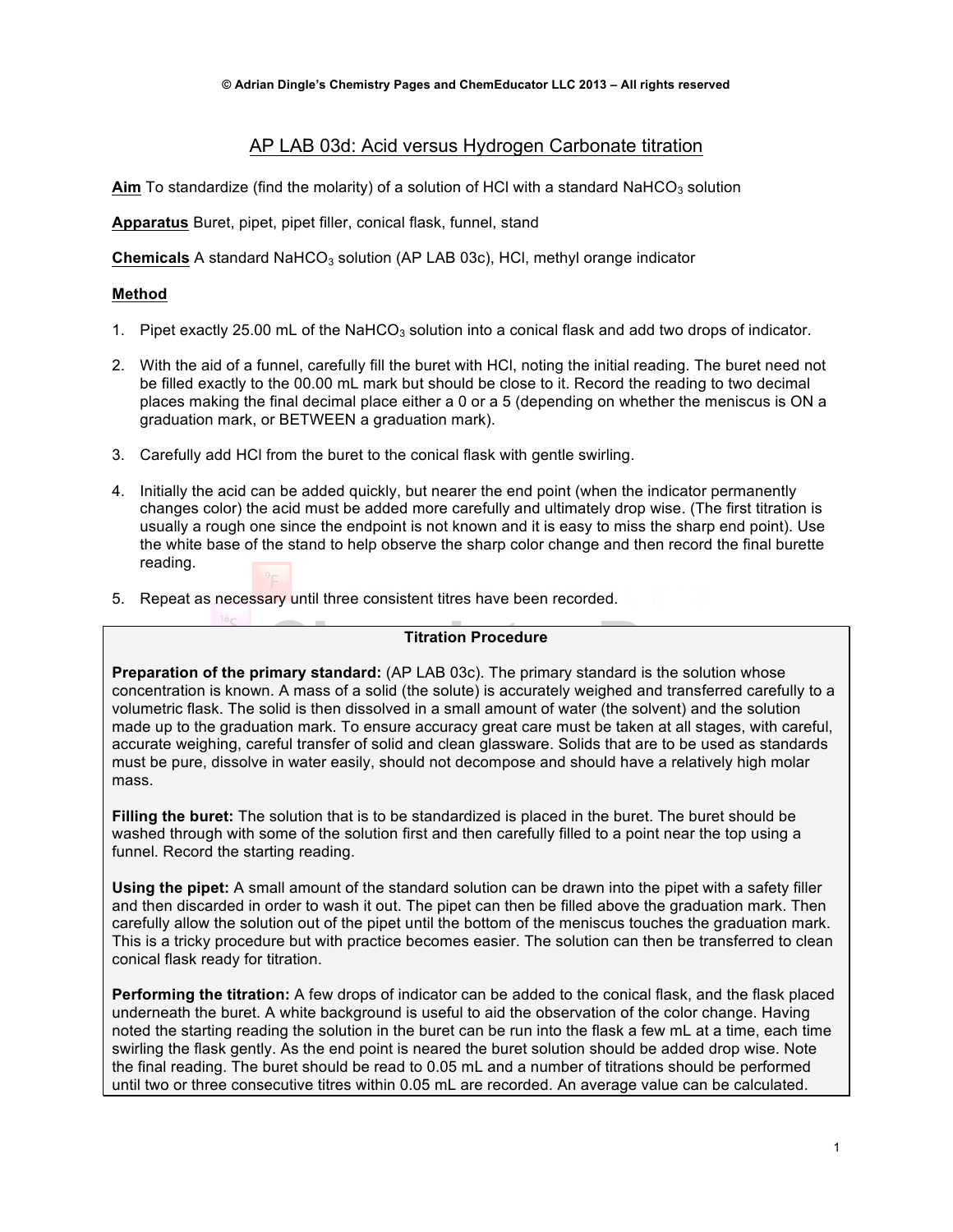## **Results**

|                                | Titration |  |   |         |  |   |
|--------------------------------|-----------|--|---|---------|--|---|
|                                | Rough     |  | າ | ິ<br>د، |  | 5 |
| Final buret reading<br>in mL   |           |  |   |         |  |   |
| Initial buret reading<br>in mL |           |  |   |         |  |   |
| Titre in mL                    |           |  |   |         |  |   |

Average titre = The music of the music of the music music music music music music music music music music music music music music music music music music music music music music music music music music music music music mu